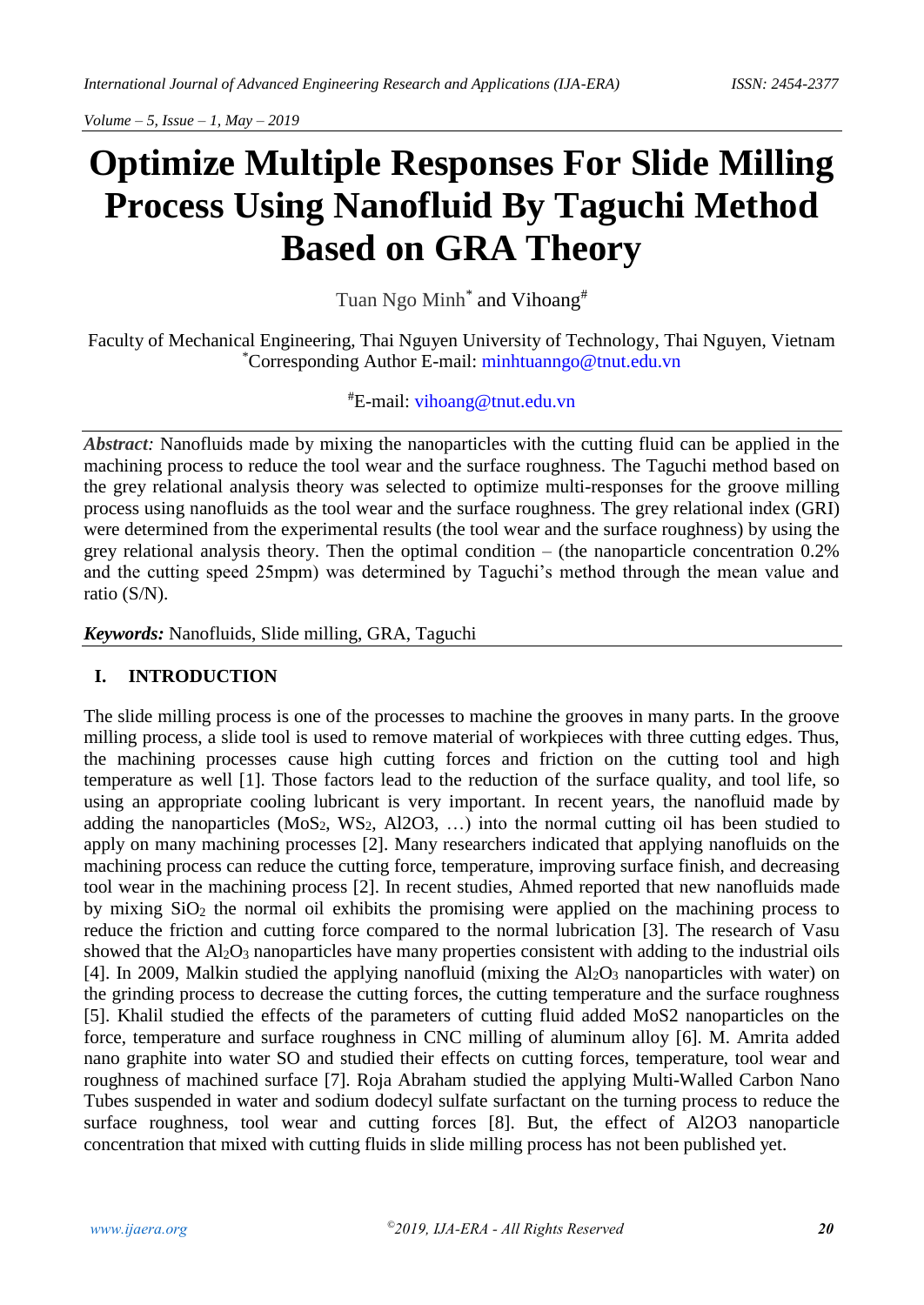This research investigates applying the cutting fluids mixed nanoparticle Al2O3 to reduce the tool wear and the surface roughness in the slide milling process. A grey relational index (GRI) was calculated by the grey relational analysis to solve the slide milling operations with multiple performance features. Optimal cutting parameters can then be determined by the Taguchi method using the grey relational index. Tool wear and surface roughness are important characteristics in the groove milling process. Using these characteristics of the cutting conditions, including cutting speed and nanoparticle concentration are optimized in this study.

# **II. EXPERIMENT SETUP**

The machining process uses a slide milling tool with the three cutting edges made by HSS material having hardness 65HRC in the horizontal milling machine, as figure 1. The workpieces were made by C45 steel. The cutting depth and feed rate are selected as the same conditions of the slide milling process used in the machining Company at Viet Nam. And the cutting speed was varied in the range from 25 m/min to 35 m/min.



Figure 1. Experiment setup

Depending on the actual machining process, the ISO BW Cool EX-8500V cutting oil was widely used for the slide milling process due to its economical characteristics. In this research, the Al2O3 nanoparticles made by US Research Nanomaterials is added to the normal cutting oil. The Al2O3 nanoparticle with the size of 80nm was selected in order to determine the optimize cutting condition for the slide milling process using the nanofluid. The nanoparticle concentration is 0 %, 0.2% and 0.4%. The surface roughness of the machined surface was measured by the portable surface profilometer Mitutoyo SJ-210. One tool was used to cutting three parts, as figure 2. The flank wear of the slide milling tool is measured after machining 3 products and the results displayed in table 2.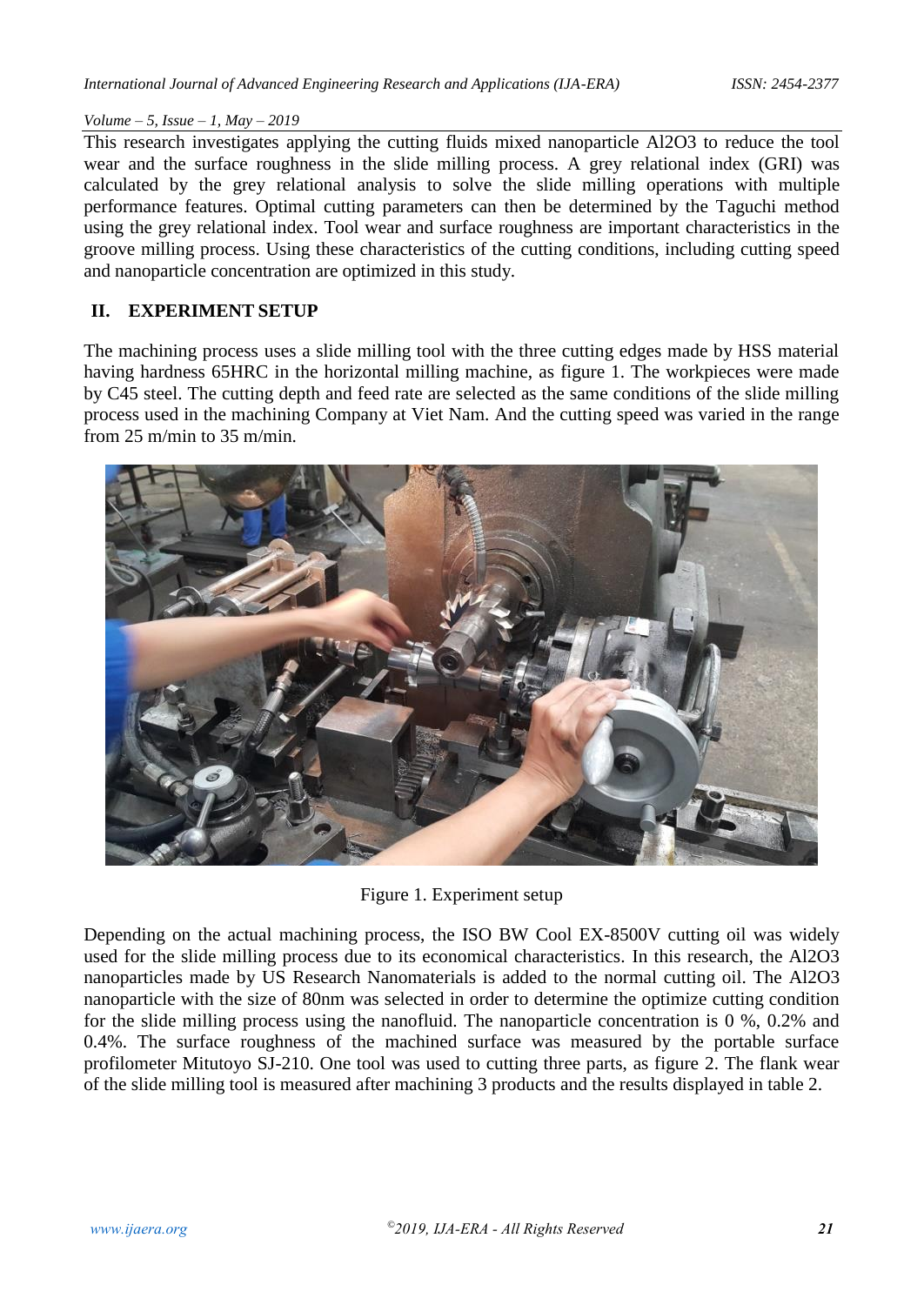

Figure 2 The machined products

### **III. OPTIMIZATION METHOD**

*A.* Grey relation analysis theory

Grey relation analyses (GRA) is an expérimental analysis method based on the grey system theory developed by China Professor. GRA is widely used in experimental data analysis and multi-objective optimization [\[9\]](#page-8-7)[\[10\]](#page-8-8)[\[11\].](#page-8-9) From the experimental data set with different units (tool wear and surface roughness), GRA allows synthesis into a single coefficient.

The first, the tool wear and surface roughness in the slide milling process are standardized in the range from 0 to 1. The formula determining data standardization depends on the characteristics of experimental data sequences. In this research, the smaller - the better quality parameters were chosen to calculate the grey relational grade for tool wear and surface roughness. With the smaller –the better, data standardization can be expressed by:

$$
x_{i(k)}^* = \frac{\max x_i^0(k) - x_i^0(k)}{\max x_i^0(k) - \min x_i^0(k)} \tag{1}
$$

Where

$$
i=1...m\,;\qquad k=1...n
$$

m is the number of experimental data

n is the number of parameters;

 $x_i^0(k)$  is the original sequence,

 $x_i^*(k)$  are the sequences after data preprocessing,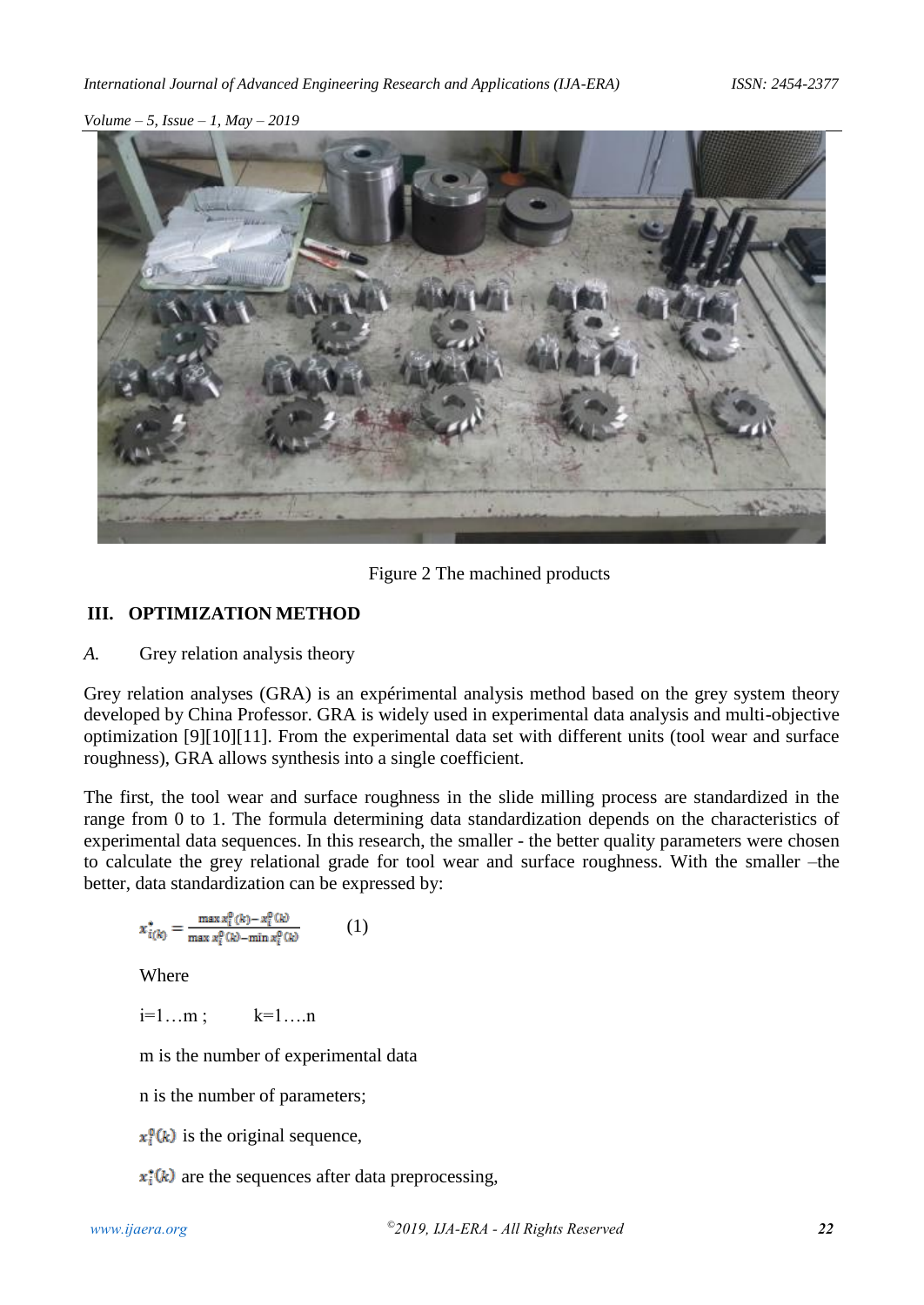Min  $x_i^0(k)$  and max  $x_i^0(k)$  are the smallest and the largest value of  $x_i^0(k)$ 

Next, the grey relational coefficient is determined from the standardized data to indicate the relationship between the desired and actual characteristics such as the tool wear and surface roughness. The grey relational coefficients were calculated by Eq. (2) [\[12\]:](#page-8-10)

$$
\xi_i(k) = \frac{\Delta \min + \xi \Delta \max}{\Delta_{0,1}(k) + \xi \Delta \max} \tag{2}
$$

where,

 $\Delta_{0i}$  deviation sequences of the reference and comparability sequence

$$
\Delta_{0,i} = ||x_{0}^{*}(k) - x_{i}^{*}(k)||
$$
\n
$$
\Delta_{min} = min_{\forall j \in i} min_{\forall k} ||x_{0}^{*}(k) - x_{j}^{*}(k)||
$$
\n
$$
\Delta_{max} = max_{\forall j \in i} max_{\forall k} ||x_{0}^{*}(k) - x_{j}^{*}(k)||
$$

 $x_0^*(k)$  the reference sequence, and  $x_i^*(k)$  is the comparative sequence.

ζ is known as distinguishing coefficient with ζ ∈[0,1], which can be selected to better identify between standardized reference sequences and standardized comparative sequences. In this research, Normal level ζ  $(0.5)$  is selected to moderately distinguish the effect. From the calculation, the values of minΔ and maxΔ are respectively 0 and 1. Then The grey relational coefficients were calculated by Eq. (4):

$$
\xi_i(k) = \frac{0.5}{\Delta_{0,1}(k) + 0.5} \qquad (4)
$$

After the grey relational coefficient is calculated, the grey relational index (GRI) is determined by averaging the value of the grey relational coefficients. The existing GRI between the two series is always distributed between 0 and 1. Grey relational index can be determined using the formula below:

$$
\gamma_i = \frac{1}{n} \sum_{k=1}^n \xi_i(k) \qquad (5)
$$

where  $\gamma_i$  represents GRI; the level of correlation between the reference sequence and the comparability sequence.

### *B.* Taguchi experiment design

Influences of the cutting parameters on the tool wear and surface roughness were analyzed by using the Taguchi experimental design in the slot milling process. The L9 orthogonal array was chosen and shown in table 1. In Taguchi method, the S/N ratio is used to consider the influence of the input factors on the output factor. The greater the value of the S/N ratio, the less the impact of the noise parameters. The S/N ratio as determined as follows:

$$
S/N = -10Log10[MSD]
$$
 (6)

Where MSD is the mean square error for output factors. The MSD values can be determined by three types of the S/N ratio characteristics: nominal the better, smaller the better, and greater the better. In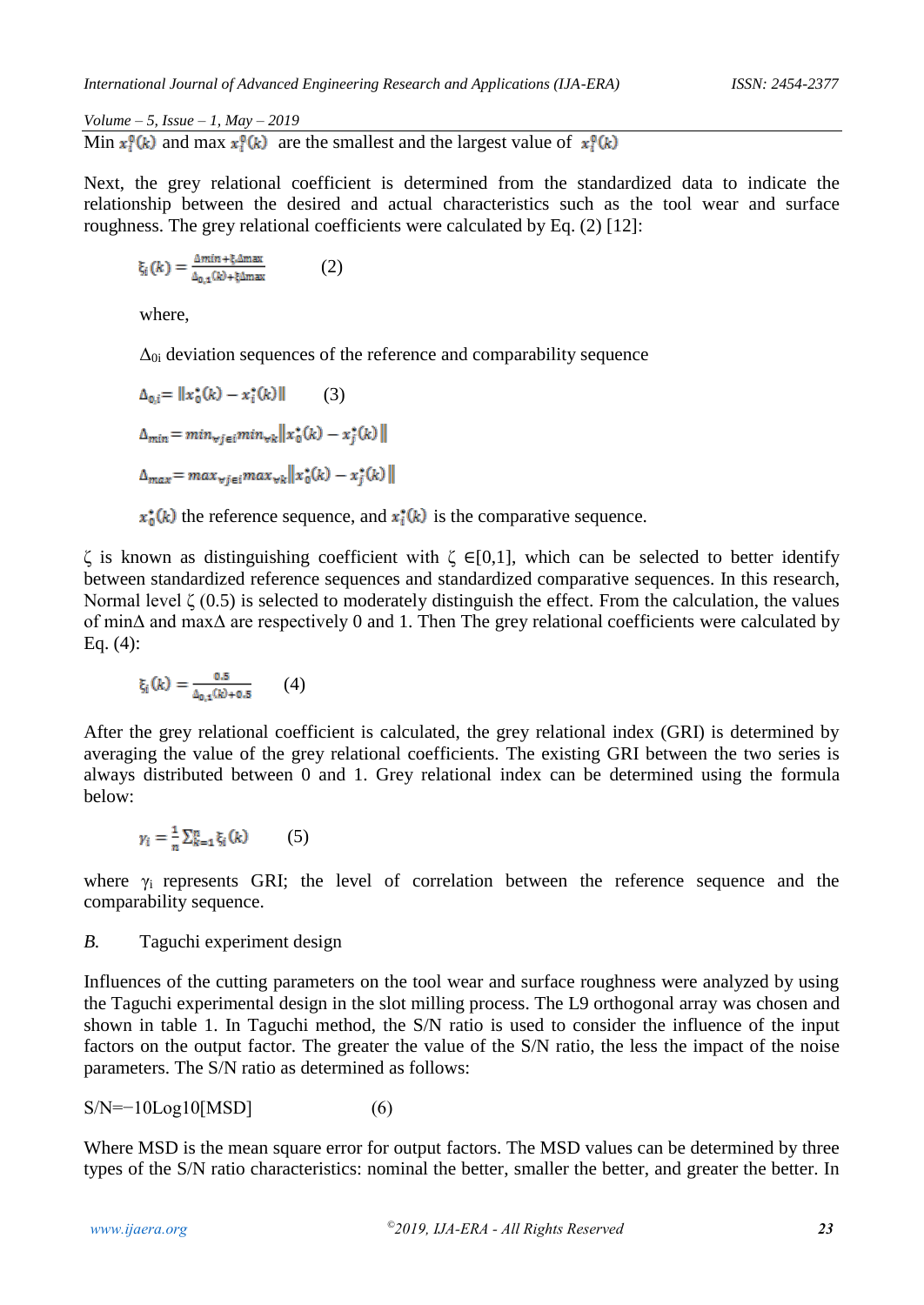this paper, the theory of GRA method was used to convert the tool wear and surface roughness of the slide milling process a Grey relational index. The higher – the better quality parameters were chosen to calculate the S/N ratio for the grey relational index of the slide milling process.

The mean-square deviation (M.S.D.) for the-higher-the-better quality characteristic can be expressed as  $MSD = \frac{1}{n} \sum_{i=1}^{n} y_i^2$  (7)

Where: yi is the grey relational index.

n is the number of experiments

|         | $\overline{\phantom{a}}$<br>ັ | ັ                         |
|---------|-------------------------------|---------------------------|
| Exp. No | Nano. Con. $-A$ (%)           | Cutting $speed - B (mpm)$ |
|         | 0.0                           | 25                        |
|         | 0.0                           | 30                        |
|         | 0.0                           | 35                        |
|         | 0.2                           | 25                        |
|         | 0.2                           | 30                        |
|         | 0.2                           | 35                        |
|         | 0.4                           | 25                        |
|         | 0.4                           | 30                        |
|         |                               | 35                        |

Table 1 Experimental design based on L9 orthogonal array

## **IV. RESULT AND DISCUSSION**

The normalised input parameters werecalculated for the flank tool wear and surface roughness by formula (3), shown in table 2. The deviation sequences of the absolute value between  $xo(k)$  and  $x$ i(k), the grey relational coefficient for the tool wear (Hs) and surface roughness (Ra) were determined by equation (2)  $\&$  (3), shown in table 3. And then, the grey relational grades were calculated by equation (5). Table 4 shows the experimental results for the grey relational grade and order using the experimental layout. The higher value of the grey relational grade means that the corresponding cutting conditions is closer to optimal.

| <b>TT</b>                   | $\mathbf{A}$ (%) | B(m/min) | $\mathbf{H}\mathbf{s}$ ( $\mu$ m) | Ra (µm) | <b>Normalization of</b><br>Hs | <b>Normalization of Ra</b> |
|-----------------------------|------------------|----------|-----------------------------------|---------|-------------------------------|----------------------------|
|                             | 0.0              | 25       | 90                                | 2.020   | 0.369565                      | 0.414696                   |
| $\mathcal{D}_{\mathcal{L}}$ | 0.0              | 30       | 95                                | 2.507   | 0.304348                      | 0.169602                   |
| 3                           | 0.0              | 35       | 118.3                             | 2.844   | $\theta$                      | $\theta$                   |
| 4                           | 0.2              | 25       | 41.67                             | 0.857   |                               |                            |
|                             | 0.2              | 30       | 45                                | 0.971   | 0.956522                      | 0.942627                   |
| 6                           | 0.2              | 35       | 46.67                             | 1.100   | 0.934783                      | 0.877705                   |
| 7                           | 0.4              | 25       | 51.67                             | 1.604   | 0.869565                      | 0.624056                   |
| 8                           | 0.4              | 30       | 61.67                             | 1.693   | 0.73913                       | 0.579265                   |
| 9                           | 0.4              | 35       | 63.33                             | 1.968   | 0.717391                      | 0.440866                   |

Table 2. Data normalization of each performance characteristics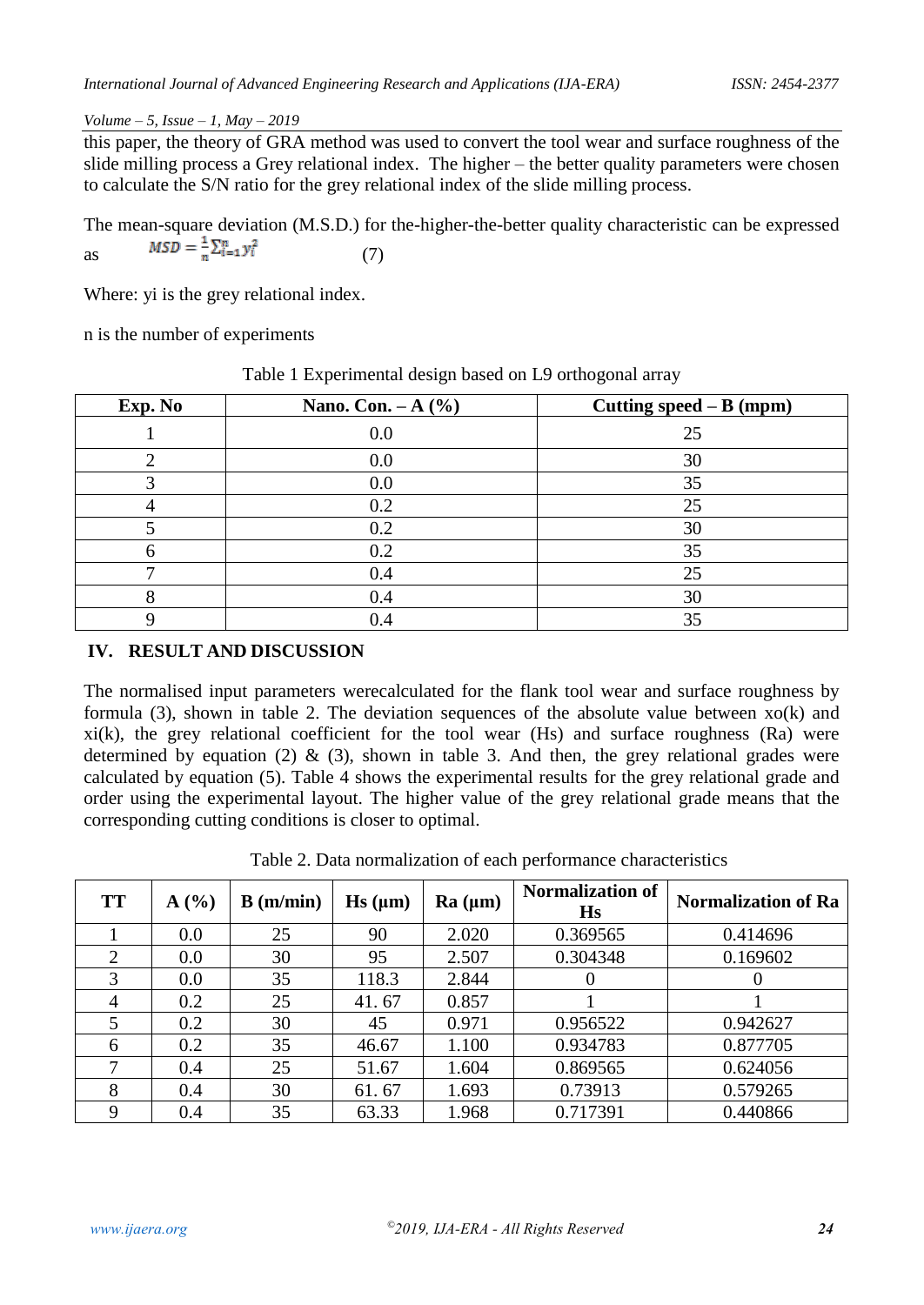| Table 3 Grey relational coefficient |      |          |                                               |                                        |                           |                           |
|-------------------------------------|------|----------|-----------------------------------------------|----------------------------------------|---------------------------|---------------------------|
| No.                                 | A(%) | B(m/min) | <b>Deviation</b><br>sequences of<br><b>Hs</b> | <b>Deviation</b><br>sequences of<br>Ra | Grey Coe. of<br><b>Hs</b> | <b>Grey Coe. of</b><br>Ra |
|                                     | 0.0  | 25       | 0.630435                                      | 0.585304                               | 0.442308                  | 0.4607                    |
| 2                                   | 0.0  | 30       | 0.695652                                      | 0.830398                               | 0.418182                  | 0.375828                  |
| 3                                   | 0.0  | 35       |                                               |                                        | 0.333333                  | 0.333333                  |
| $\overline{4}$                      | 0.2  | 25       | 0                                             | $\theta$                               |                           |                           |
| 5                                   | 0.2  | 30       | 0.043478                                      | 0.057373                               | 0.92                      | 0.897065                  |
| 6                                   | 0.2  | 35       | 0.065217                                      | 0.122295                               | 0.884615                  | 0.803478                  |
| 7                                   | 0.4  | 25       | 0.130435                                      | 0.375944                               | 0.793103                  | 0.570813                  |
| 8                                   | 0.4  | 30       | 0.26087                                       | 0.420735                               | 0.657143                  | 0.543045                  |
| 9                                   | 0.4  | 35       | 0.282609                                      | 0.559134                               | 0.638889                  | 0.472084                  |

Further, optimization of the multiple responses for the slide milling process can be converted into the optimization of a single grey relational index. The grey relational indexes were analyzed by the software Minitab 16. The ANOVA analysis was used to reveal the effect of output parameters to the grey relational indexes in the slide milling process with 96.2 % confidence intervals as shown in Table 5.

| No. | A(%) | B(m/min) | <b>GRI</b> | S/N of GRI | Order |
|-----|------|----------|------------|------------|-------|
|     | 0.0  | 25       | 0.451504   | $-6.90677$ |       |
|     | 0.0  | 30       | 0.397005   | $-8.02409$ |       |
|     | 0.0  | 35       | 0.333333   | $-9.54243$ |       |
|     | 0.2  | 25       |            | 0.00000    |       |
|     | 0.2  | 30       | 0.908533   | $-0.83319$ |       |
|     | 0.2  | 35       | 0.844046   | $-1.47267$ |       |
|     | 0.4  | 25       | 0.681958   | $-3.32484$ |       |
| Ω   | 0.4  | 30       | 0.600094   | $-4.43562$ |       |
|     | 0.4  | 35       | 0.555486   | $-5.10653$ |       |

Table 4. Grey relational index and its order

Table 5 Analysis of variance for the grey relational index

| <b>Source</b>                  | DF | <b>Seq SS</b> | Adj SS                   | Adj MS                   |                          |
|--------------------------------|----|---------------|--------------------------|--------------------------|--------------------------|
| Nanoparticle concentration (A) |    | 0.414939      | 0.414939                 | 0.207470                 | 1400.62                  |
| Cutting speed $(B)$            |    | 0.026915      | 0.026915                 | 0.013457                 | 90.85                    |
| <b>Residual Error</b>          | 4  | 0.000593      | 0.000593                 | 0.000148                 | -                        |
| Total                          |    | 0.442446      | $\overline{\phantom{0}}$ | $\overline{\phantom{0}}$ | $\overline{\phantom{0}}$ |

The ANOVA results indicate that the nanoparticle concentration  $(F= 1400.62)$  greatly effect to the GRI values and the cutting speed (F=90.80) weakly effect to the GRI values. Figures 3 show the influence of the nanoparticle concentrations and cutting speed on the GRI values in the slide milling process using the cutting fluid added Al2O3 nanoparticles. The GRI value increases while the nanoparticle concentration increases from 0% to 0.2%. The nanoparticle concentration (0.2%) has the greatest GRI value. The GRI value decreases while the cutting speed increases from 25m/min to 35m/min.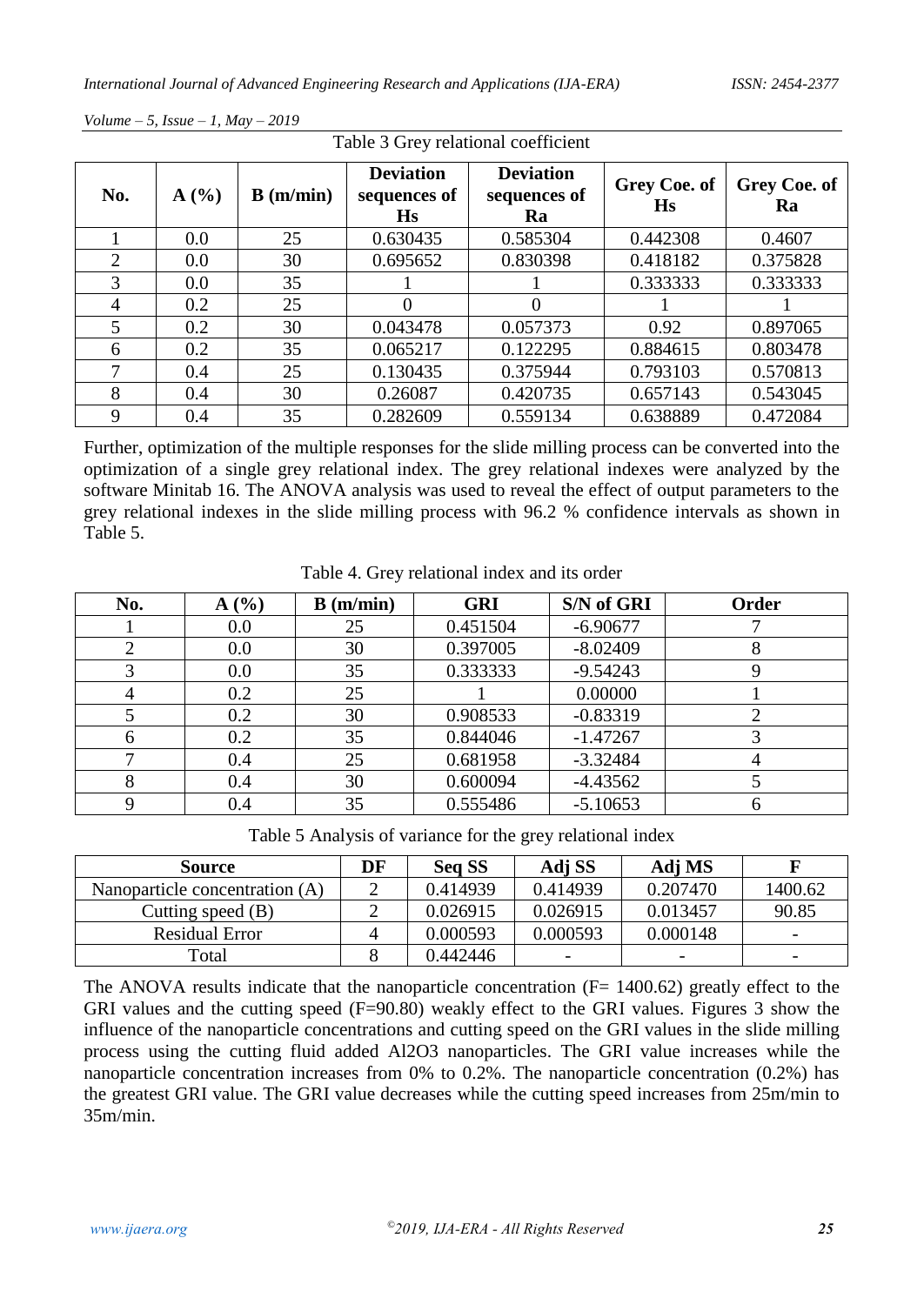

Figure 3. Main effects plot for the GRI value

In Taguchi method, the S/N ratio is used to determine the optimal parameter settings. The signal to noise ratio (S/N) for GRI was determined and shown in table 4. Table 6 shows the results of ANOVA S/N ratio of GRI with 96.4 % confidence intervals. Thisresults indicated that the nanoparticle concentration ( $F = 385.53$ ) are parameters that influence the S/N ratio of the GRI value is the greatest. Figure 4 shows the effect of the factor on the S/N ratio for the GRI. These evinced that the lower cutting speed (25 mpm, B1) and the nanoparticle concentration of 0.2% (A2) contributed to the largest S/N ratio.

Table 5 Analysis of variance for the S/N ratios of GRI

| <b>Source</b>         | DF | <b>Seq SS</b> | Adj SS  | Adj MS                   |                          |
|-----------------------|----|---------------|---------|--------------------------|--------------------------|
| Nanoparticle          |    | 81.9598       | 81.9598 | 40.9799                  | 385.53                   |
| concentration (A)     |    |               |         |                          |                          |
| Cutting speed $(B)$   |    | 5.7851        | 5.7851  | 2.8925                   | 27.21                    |
| <b>Residual Error</b> |    | 0.4252        | 0.4252  | 0.1063                   | $\overline{\phantom{a}}$ |
| Total                 |    | 88.1700       |         | $\overline{\phantom{0}}$ | $\overline{\phantom{0}}$ |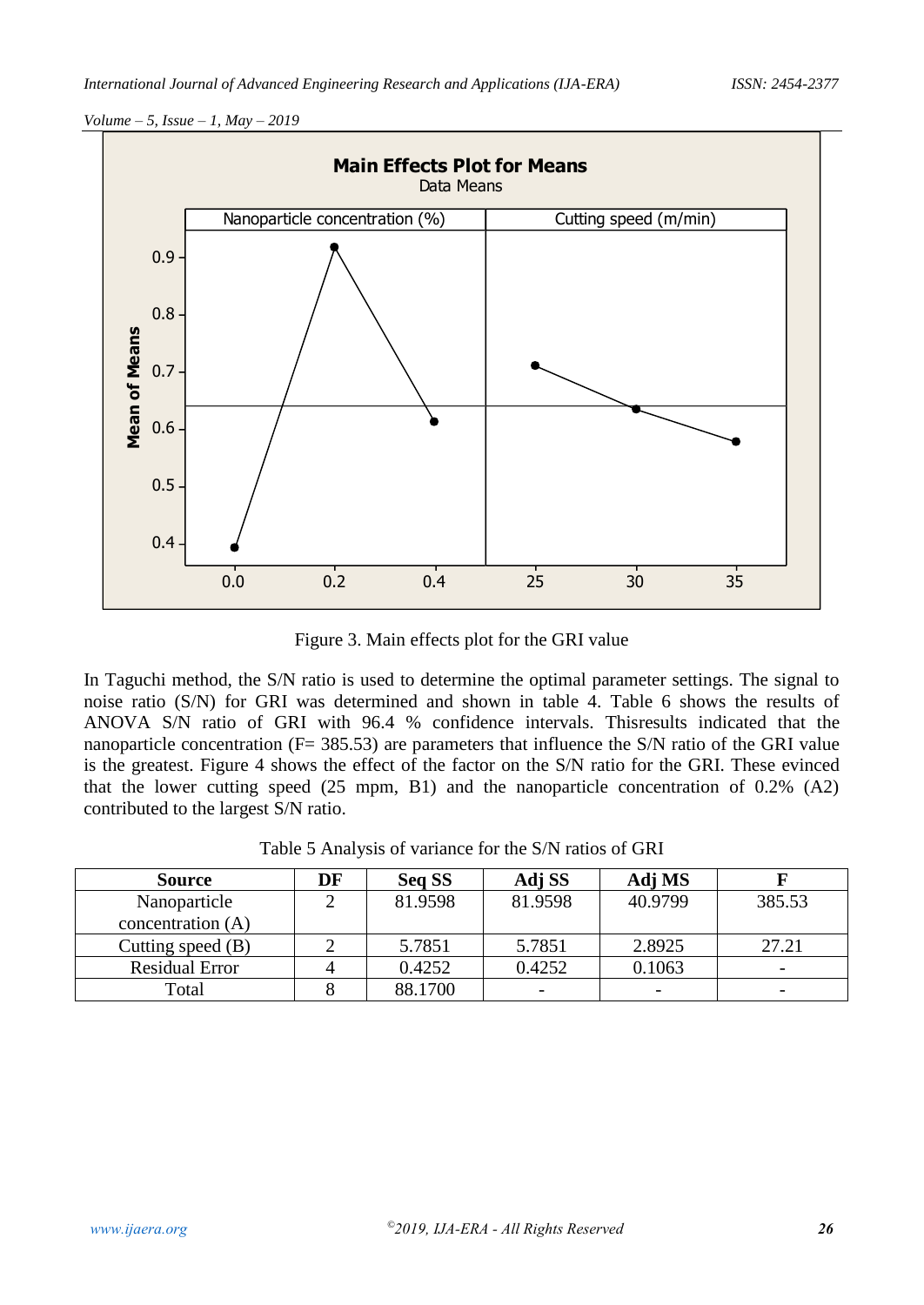

Figure 4. Main effects plot for the S/N ratio of GRI value

### **V. CONCLUSION**

Grey relational analysis is an effective and efficient method for optimizing multi-response process parameters. The cutting parameters for slide milling process using nanofluids are optimized with L9 array designed by Taguchi method and Grey relational analysis. A single GRI value was determined by using a GRA theory and Taguchi method to optimize multiple responses in the slide milling process using nanofluids. The research results show that the nanoparticles concentrations are the great effect factor to the GRI index by using Taguchi method based on GRA theory within the slide milling process using nanofluids. The optimum parameter values for different control parameters have been suggested as nanoparticles concentration 0.2% and cutting speed 25 mpm.

### **ACKNOWLEDGEMENT**

The authors acknowledge the device support under Thai Nguyen University of Technology

**Conflict of interest:** The authors declare that they have no conflict of interest.

**Ethical statement:** The authors declare that they have followed ethical responsibilities

### **REFERENCES**

<span id="page-7-0"></span>[1] G. Eason, B. Noble, and I. N. Sneddon (1955). On certain integrals of Lipschitz-Hankel type involving products of Bessel functions. Phil. Trans. Roy. Soc. London, vol. A247, pp. 529–551.